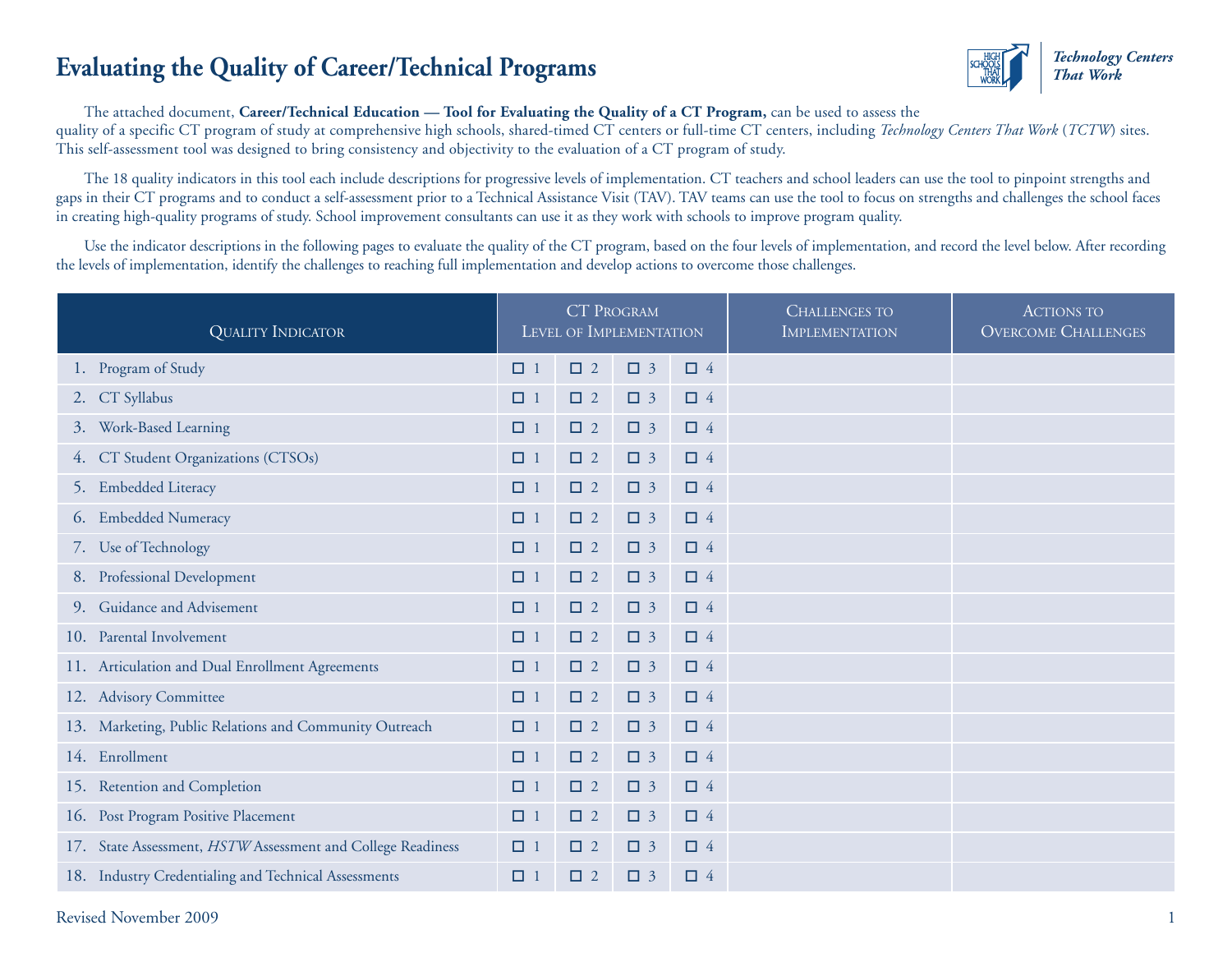| <b>QUALITY INDICATORS</b>                                                                                                                                                                                                                                                                                                                                                                                                                                                                                                                                                                                                                                     | LEVEL 1<br>Little or No Development and<br>Implementation                                                                                                                                                                                                                                                                                                                                                                   | LEVEL 2<br>Limited Development or<br>Partial Implementation                                                                                                                                                                                                                                                                                                                                                                                                                                                                                                                                                                                                                                                                                                 | LEVEL <sub>3</sub><br>Operational Level of<br>Development and<br>Implementation                                                                                                                                                                                                                                                                                                                                                                                                                                                                                                                                                                                                                       | LEVEL 4<br>Exemplary Level of<br>Development and<br>Implementation                                                                                                                                                                                                                                                                                                                                                                                                                                                                                                                                                                                                                                                                                                                                                                                                                                                                                                                                                                                                   |
|---------------------------------------------------------------------------------------------------------------------------------------------------------------------------------------------------------------------------------------------------------------------------------------------------------------------------------------------------------------------------------------------------------------------------------------------------------------------------------------------------------------------------------------------------------------------------------------------------------------------------------------------------------------|-----------------------------------------------------------------------------------------------------------------------------------------------------------------------------------------------------------------------------------------------------------------------------------------------------------------------------------------------------------------------------------------------------------------------------|-------------------------------------------------------------------------------------------------------------------------------------------------------------------------------------------------------------------------------------------------------------------------------------------------------------------------------------------------------------------------------------------------------------------------------------------------------------------------------------------------------------------------------------------------------------------------------------------------------------------------------------------------------------------------------------------------------------------------------------------------------------|-------------------------------------------------------------------------------------------------------------------------------------------------------------------------------------------------------------------------------------------------------------------------------------------------------------------------------------------------------------------------------------------------------------------------------------------------------------------------------------------------------------------------------------------------------------------------------------------------------------------------------------------------------------------------------------------------------|----------------------------------------------------------------------------------------------------------------------------------------------------------------------------------------------------------------------------------------------------------------------------------------------------------------------------------------------------------------------------------------------------------------------------------------------------------------------------------------------------------------------------------------------------------------------------------------------------------------------------------------------------------------------------------------------------------------------------------------------------------------------------------------------------------------------------------------------------------------------------------------------------------------------------------------------------------------------------------------------------------------------------------------------------------------------|
| 1. Program of Study<br>A career-focused program of<br>study includes a sequence of<br>college-preparatory academic<br>courses and a sequence of at least<br>four career/technical (CT) courses<br>students would take to prepare for<br>both further study and careers in<br>the broad career field.<br>It can be career theme-based or<br>occupational-specific.<br>The sequence of CT courses is<br>aligned with academic standards<br>required for high school<br>graduation, college- and career-<br>readiness standards required for<br>successful transition to<br>postsecondary education and<br>technical standards essential to<br>the career field. | The program of study is not<br>aligned with state academic<br>standards required for high school<br>graduation.<br>The program of study is not<br>aligned with college- and career-<br>readiness standards.<br>The program of study is not<br>aligned with current technical<br>content standards.<br>The program of study does not<br>include a sequence of at least four<br>courses to meet CT completer<br>requirements. | The program of study is aligned<br>to state academic standards for<br>reading required for high school<br>graduation.<br>At least 40 percent of the program<br>of study is aligned with college-<br>and career-readiness standards for<br>reading and mathematics.<br>Students can have a single<br>occupational focus without<br>having to complete any part of<br>the HSTW-recommended<br>academic core to meet<br>graduation requirements.<br>At least 40 percent of the program<br>of study is aligned with current<br>technical content standards.<br>There is no evidence the program<br>of study addresses the soft skills<br>that employers desire of<br>employees.<br>The program of study includes a<br>sequence of no more than four<br>courses. | The program of study is aligned<br>to state academic standards for<br>reading and mathematics required<br>for high school graduation.<br>At least 75 percent of the program<br>of study is aligned with college-<br>and career-readiness standards for<br>reading and mathematics.<br>At least 75 percent of the program<br>of study is aligned with current<br>technical content standards.<br>The program of study addresses<br>soft skills that employers desire<br>of employees.<br>The program of study requires<br>CT students to take advanced<br>academic or CT courses that<br>supplement their career focus<br>and complete at least two parts<br>of the HSTW-recommended<br>academic core. | The program of study is fully<br>aligned with state academic<br>standards for reading, mathe-<br>matics and science required for<br>high school graduation.<br>The program of study is aligned<br>with college- and career-readiness<br>standards, and CT students<br>complete the HSTW-<br>recommended academic core for<br>English, mathematics and science.<br>The program of study is fully<br>aligned with current technical<br>content standards, and students<br>complete at least four sequenced<br>CT courses.<br>Career courses are articulated to<br>build depth of knowledge and<br>skills without redundancy and<br>they integrate opportunities for<br>students to gain firsthand<br>experience in the career field.<br>The program of study creates a<br>career pathway to prepare students<br>for the transition to postsecondary<br>education. The pathway includes a<br>formal apprenticeship program,<br>certificate program, a two-year<br>degree program or a four-year<br>degree program and is consistent<br>with the student's career goals. |

This evaluation tool, based on a program audit rubric model from Trumbull Career & Technical Center, Warren, Ohio, was developed with input from the *TCTW* Advisory Committee and *HSTW* Board. <sup>1</sup> Some states define a CT completer based on a sequence of three CT courses, completion of a specified number of hours, etc. For this indicator, use the appropriate prescribed state measure for determining a CT completer.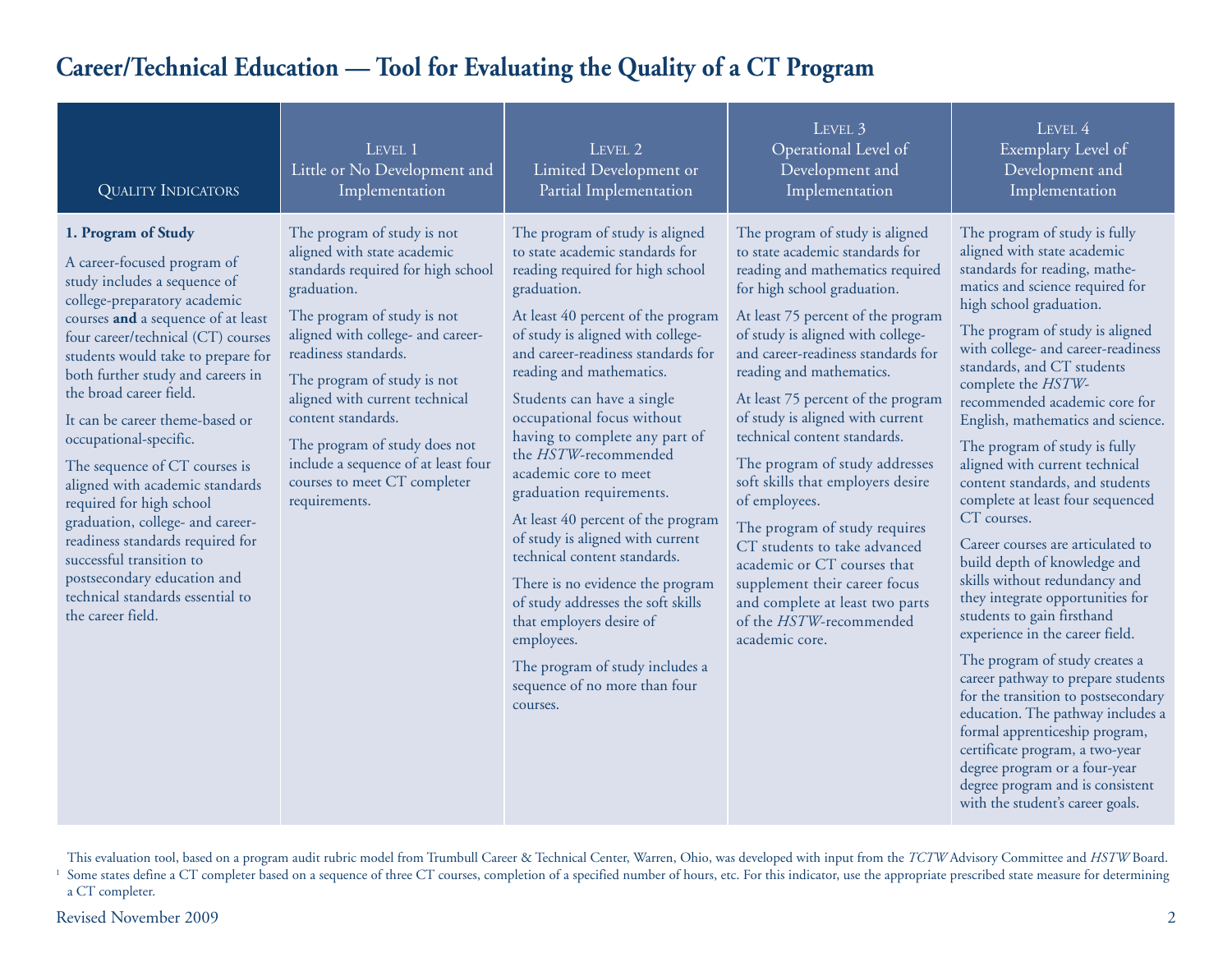| <b>QUALITY INDICATORS</b>                                                                                                                                                                                                                                                                                                                                                                                                    | LEVEL 1                                                                                                                                                                                                                                                                                                                                   | LEVEL 2                                                                                                                                                                                                            | LEVEL 3                                                                                                                                                                                                                                                                                                                                                                                                                                                                                                                                                                                                    | LEVEL 4                                                                                                                                                                                                                                                                                                                                                                                                                                                                                                                                                                                                                                                               |
|------------------------------------------------------------------------------------------------------------------------------------------------------------------------------------------------------------------------------------------------------------------------------------------------------------------------------------------------------------------------------------------------------------------------------|-------------------------------------------------------------------------------------------------------------------------------------------------------------------------------------------------------------------------------------------------------------------------------------------------------------------------------------------|--------------------------------------------------------------------------------------------------------------------------------------------------------------------------------------------------------------------|------------------------------------------------------------------------------------------------------------------------------------------------------------------------------------------------------------------------------------------------------------------------------------------------------------------------------------------------------------------------------------------------------------------------------------------------------------------------------------------------------------------------------------------------------------------------------------------------------------|-----------------------------------------------------------------------------------------------------------------------------------------------------------------------------------------------------------------------------------------------------------------------------------------------------------------------------------------------------------------------------------------------------------------------------------------------------------------------------------------------------------------------------------------------------------------------------------------------------------------------------------------------------------------------|
| 2. CT Syllabus<br>Each course in the sequence of<br>CT courses has a syllabus that<br>meets guidelines and includes<br>sample exemplary assignments<br>and projects relevant to the career<br>field and formative and<br>summative assessments.<br>The examples cover the spectrum<br>of standards: academic standards<br>for high school graduation,<br>college- and career-readiness<br>standards, and industry standards. | Course syllabi do not exist for all<br>CT courses.<br>Existing CT course syllabi do not<br>meet course syllabus guidelines or<br>include necessary elements, such<br>as:<br>course description<br>instructional philosophy<br>course goals<br>major course projects<br>project outlines<br>instructional delivery plan<br>assessment plan | At least 50 percent of the courses<br>have a syllabus meeting the<br>guidelines.<br>All syllabi are designed to the level<br>of learning needed to meet state<br>academic standards for high<br>school graduation. | All CT courses have a course<br>syllabus that meets the guidelines.<br>All syllabi are designed to the level<br>of learning needed to meet state<br>academic standards and technical<br>standards.<br>CT course descriptions indicate<br>where courses fall within the<br>program of study.<br>CT syllabi contain descriptions of<br>anchor assignments and projects<br>for each course in the sequence.<br>Examples of assignments, projects<br>and assessments are designed to<br>help students meet academic<br>standards for high school<br>graduation and technical<br>standards of the career field. | All CT courses meet all<br>requirements of Level 3, and each<br>syllabus is aligned to the essential<br>college- and career-readiness<br>standards.<br>The syllabus includes details on<br>assessment and grading; rework<br>policies (i.e., redoing substandard<br>work); and standards-based<br>assignments and project outlines<br>using real-world problems.<br>Examples of assignments, projects<br>and assessments are designed to<br>help students meet college- and<br>career-readiness standards and<br>technical standards for the career<br>field.<br>Each syllabus contains an example<br>of an authentic project to be<br>assessed by a panel of judges. |

<sup>&</sup>lt;sup>2</sup> An anchor assignment is a major activity, problem or project that is authentic, will take several days to complete and engages students as they apply literacy and numeracy skills. The anchor assignment assesses for an understanding of these skills.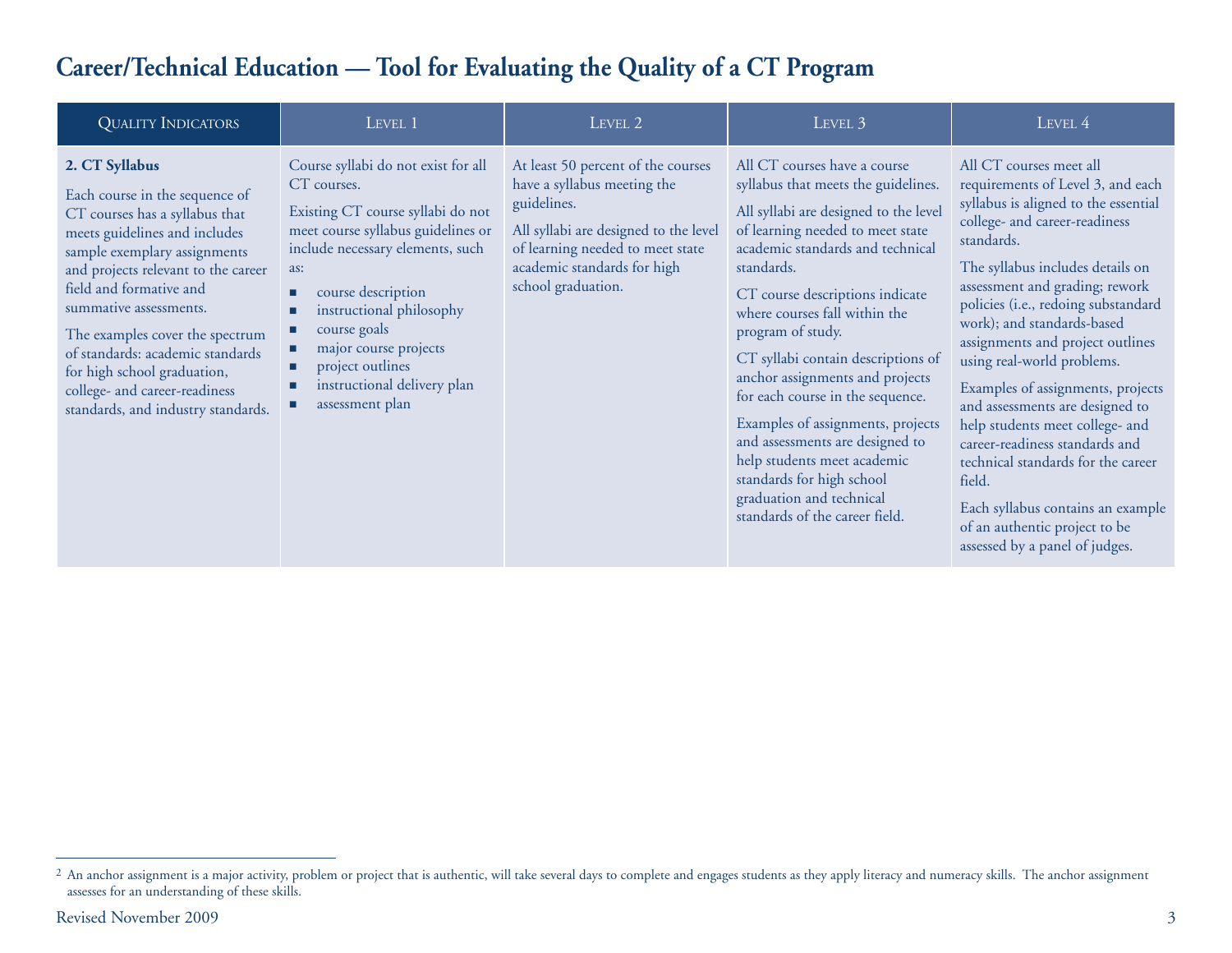| <b>QUALITY INDICATORS</b>                                                                                                                                                                                                                                                       | LEVEL 1                                               | LEVEL 2                                                                                                                                                                                                                                                                                                                                                                                                                                                                                                                                                                                 | LEVEL 3                                                                                                                                                                                                                                                                                                                                                                                                                                                                                                                                                                                | LEVEL 4                                                                                                                                                                                                                                                                                                                                                                                                                                                                                                                                                                                                                                                                                                                                                                                                 |
|---------------------------------------------------------------------------------------------------------------------------------------------------------------------------------------------------------------------------------------------------------------------------------|-------------------------------------------------------|-----------------------------------------------------------------------------------------------------------------------------------------------------------------------------------------------------------------------------------------------------------------------------------------------------------------------------------------------------------------------------------------------------------------------------------------------------------------------------------------------------------------------------------------------------------------------------------------|----------------------------------------------------------------------------------------------------------------------------------------------------------------------------------------------------------------------------------------------------------------------------------------------------------------------------------------------------------------------------------------------------------------------------------------------------------------------------------------------------------------------------------------------------------------------------------------|---------------------------------------------------------------------------------------------------------------------------------------------------------------------------------------------------------------------------------------------------------------------------------------------------------------------------------------------------------------------------------------------------------------------------------------------------------------------------------------------------------------------------------------------------------------------------------------------------------------------------------------------------------------------------------------------------------------------------------------------------------------------------------------------------------|
| 3. Work-Based Learning<br>Work-based learning is a formal,<br>structured program linked to the<br>CT program of study and<br>approved by the school. Options<br>include youth apprenticeships,<br>cooperative learning, internships,<br>job shadowing and community<br>service. | No work-based learning<br>opportunity is established. | Work-based learning<br>opportunities are limited to field<br>trips and job shadowing. There is<br>at least one planned field trip, as<br>well as formal job-shadowing<br>opportunities that rotate students<br>through a variety of work settings.<br>The CT program does not<br>actively solicit local businesses in<br>the career area to provide work-<br>based learning opportunities.<br>Students may or may not have to<br>report on or evaluate the<br>experience.<br>There is no evidence of a link<br>between classroom assignments<br>and work-based learning<br>experiences. | Work-based learning opportunities<br>include field trips, job shadowing,<br>internships and cooperative work<br>experiences.<br>There is a formal training plan for<br>internships.<br>The school's work-based learning<br>coordinator actively solicits local<br>businesses to provide work-based<br>learning opportunities for CT<br>students to gain firsthand<br>experience in the broad career<br>area.<br>No formal follow-up on work-<br>based experience is done with<br>employers or students.<br>Students may or may not have to<br>report on or evaluate the<br>experience. | Work-based learning<br>opportunities include field trips,<br>job shadowing, internships,<br>cooperative work experiences,<br>mentorships and apprenticeships.<br>There is a formal training plan,<br>and the work-based learning<br>opportunities are linked directly<br>to school studies.<br>There is ongoing formal<br>communication between the<br>school and the business providing<br>the work-based learning to ensure<br>quality experiences for students<br>and employers.<br>Students are expected to complete<br>school assignments related to the<br>work-site activities (e.g., main-<br>taining daily logs of work-site<br>activities, preparing weekly<br>summaries, and developing a<br>portfolio).<br>CT leadership takes actions to<br>resolve issues identified during<br>follow-up. |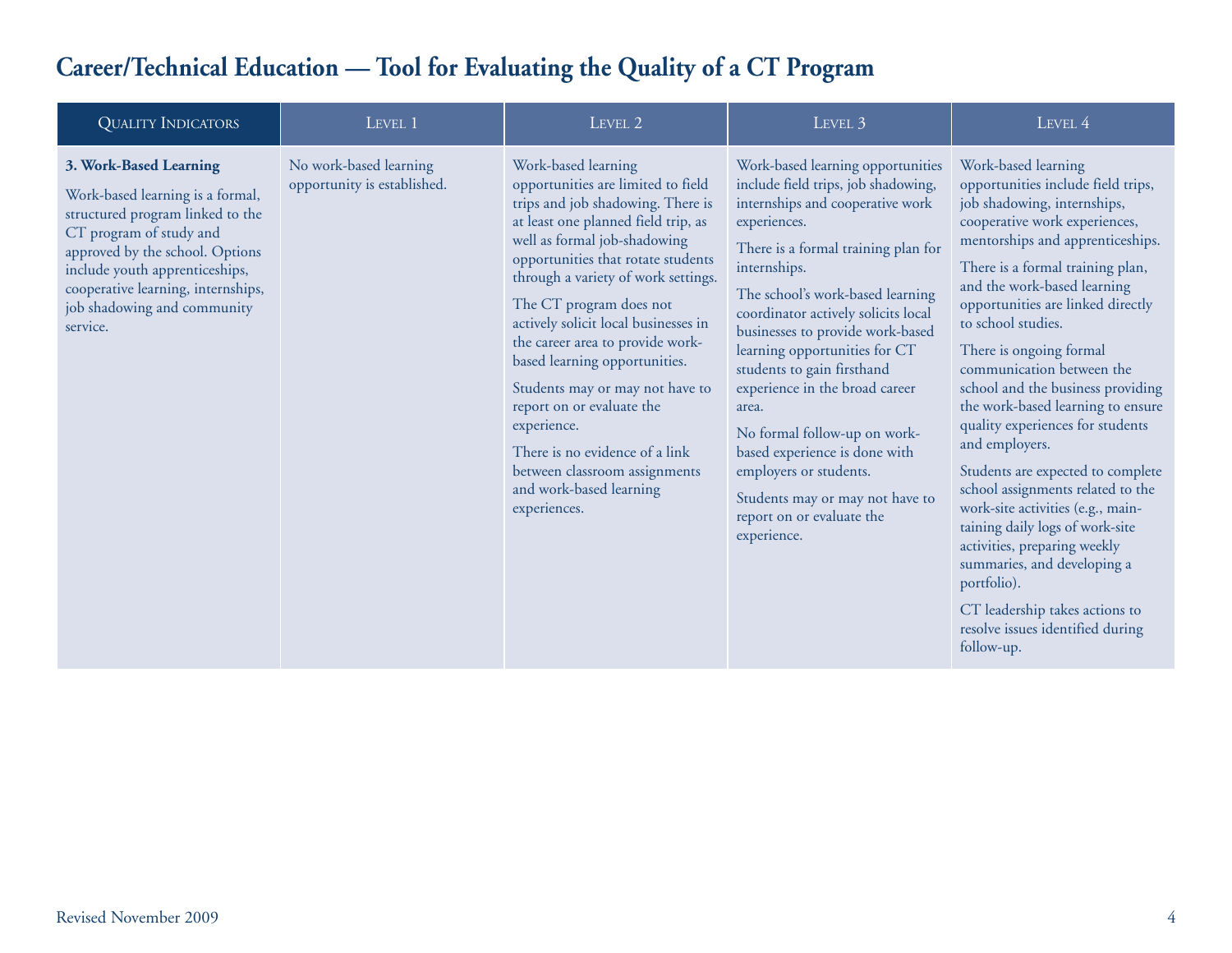| <b>QUALITY INDICATORS</b>                                                                                                                                                                                                                                                                                     | LEVEL 1                                                                                                                                                                                                                                            | LEVEL 2                                                                                                                                                                                                                                                       | LEVEL 3                                                                                                                                                                                                                                                                                                                                                 | LEVEL 4                                                                                                                                                                                                                                                                                                                                                                                                                                    |
|---------------------------------------------------------------------------------------------------------------------------------------------------------------------------------------------------------------------------------------------------------------------------------------------------------------|----------------------------------------------------------------------------------------------------------------------------------------------------------------------------------------------------------------------------------------------------|---------------------------------------------------------------------------------------------------------------------------------------------------------------------------------------------------------------------------------------------------------------|---------------------------------------------------------------------------------------------------------------------------------------------------------------------------------------------------------------------------------------------------------------------------------------------------------------------------------------------------------|--------------------------------------------------------------------------------------------------------------------------------------------------------------------------------------------------------------------------------------------------------------------------------------------------------------------------------------------------------------------------------------------------------------------------------------------|
| 4. CT Student Organizations<br>(CTSOs)<br>CTSOs provide students<br>opportunities for leadership<br>development, competitive events,<br>professional development and<br>community service.                                                                                                                    | There is no participation in the<br>CTSO and no plan for increasing<br>participation.                                                                                                                                                              | The CTSO is organized in name<br>only.<br>Students have few opportunities<br>to enhance their occupational,<br>employability and leadership skills<br>or participate in service learning<br>through the CTSO.<br>Plans are made to increase<br>participation. | The CTSO is an integral part of<br>the instructional program and<br>provides opportunities for service<br>learning and occupational,<br>employability and leadership<br>development.<br>All students participate in the<br>CTSO or related activity.<br>All students participate in at least<br>one local competitive event<br>specific to the program. | The CTSO meets all requirements<br>of Level 3 and is highly visible and<br>successful, as evidenced by the<br>number of students receiving<br>awards and recognition in local,<br>regional, state and national<br>competitive events.<br>Program participants take part in<br>regional, state and national<br>competitive events and earn at<br>least two awards annually if such<br>competitive events exist for the<br>program.          |
| 5. Embedded Literacy<br>Each course in the CT program<br>integrates reading and writing<br>academic standards and strategies<br>into all aspects of learning in the<br>CT classroom. Assignments<br>frequently require students to<br>read, write and make presentations<br>related to the CT field of study. | No evidence exists in course<br>syllabi of anchor assignments that<br>require reading and writing about<br>technical content relevant to the<br>career field.<br>There is no evidence of literacy<br>strategies being used in the CT<br>classroom. | The course syllabus has one<br>example of an anchor assignment<br>embedded with reading and<br>writing.<br>Technical reading and writing are<br>evident.                                                                                                      | Two to three examples of anchor<br>assignments embedded with<br>reading and writing are found in<br>each course syllabus.<br>Academic and CT teachers<br>collaborate to embed academics.<br>CT teachers are using<br>instructional strategies that<br>improve students' literacy skills.                                                                | A major anchor assignment is<br>found in every course during<br>each grading period.<br>Teachers embed reading readiness<br>standards by having students<br>summarize, paraphrase, categorize,<br>infer, predict, use vocabulary,<br>research and write about the<br>technical field.<br>Classroom assessments are<br>administered by CT teachers to<br>validate students' mastery of<br>reading standards in context of<br>career fields. |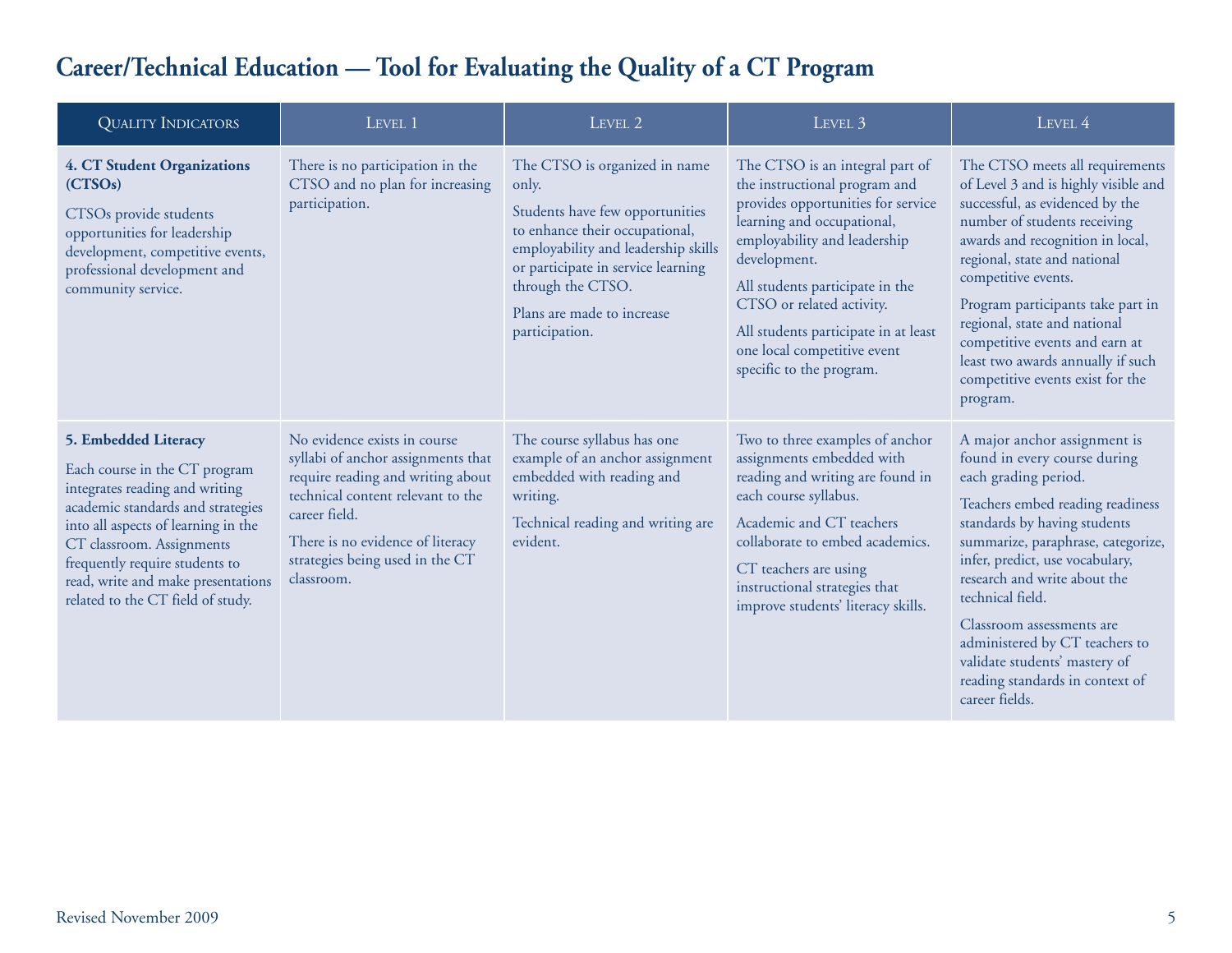| <b>QUALITY INDICATORS</b>                                                                                                                                                                                                                                                                                                      | LEVEL 1                                                                                                                                                                                                                           | LEVEL 2                                                                                                                                                                                                                                                                            | LEVEL 3                                                                                                                                                                                                                                                                                                                                                                                                                                                                              | LEVEL 4                                                                                                                                                                                                                                                                                                                                                                                                                                                                                                                                                                                             |
|--------------------------------------------------------------------------------------------------------------------------------------------------------------------------------------------------------------------------------------------------------------------------------------------------------------------------------|-----------------------------------------------------------------------------------------------------------------------------------------------------------------------------------------------------------------------------------|------------------------------------------------------------------------------------------------------------------------------------------------------------------------------------------------------------------------------------------------------------------------------------|--------------------------------------------------------------------------------------------------------------------------------------------------------------------------------------------------------------------------------------------------------------------------------------------------------------------------------------------------------------------------------------------------------------------------------------------------------------------------------------|-----------------------------------------------------------------------------------------------------------------------------------------------------------------------------------------------------------------------------------------------------------------------------------------------------------------------------------------------------------------------------------------------------------------------------------------------------------------------------------------------------------------------------------------------------------------------------------------------------|
| 6. Embedded Numeracy<br>Mathematics academic standards<br>and numeracy strategies are<br>incorporated into CT assignments<br>and all aspects of learning in the<br>CT classroom, with frequent<br>assignments that require students<br>to apply mathematics skills to<br>authentic problems found in the<br>CT field of study. | No evidence exists in course syllabi<br>of anchor assignments that require<br>mathematics to solve problems<br>relevant to the career field.<br>There is no evidence of numeracy<br>strategies being used in the CT<br>classroom. | The course syllabus has one<br>example of an anchor assignment<br>that requires mathematics skills.<br>Teachers are using mathematics<br>vocabulary for mathematics<br>related to the CT course.                                                                                   | Two to three examples of anchor<br>assignments embedded with<br>mathematics are found in each<br>course syllabus.<br>Academic and CT teachers<br>collaborate to embed mathematics<br>into the CT course.<br>CT teachers are using instruc-<br>tional strategies that improve<br>students' numeracy skills.                                                                                                                                                                           | A major anchor assignment is<br>found in every course during each<br>grading period.<br>Teachers are following the eight<br>steps for embedding and teaching<br>mathematics. (See Appendix A.)<br>Classroom assessments are<br>administered by CT teachers to<br>validate students' mastery of<br>mathematics standards in the<br>context of career fields.                                                                                                                                                                                                                                         |
| 7. Use of Technology<br>Technology used in instructional<br>programs includes computers,<br>software and technology specific<br>to the broad career area.                                                                                                                                                                      | Information technology and<br>career-related software are not<br>available to students or not used.<br>Hardware is not available to<br>students or not used.                                                                      | Information technology and<br>career-related software are used in<br>a limited way.<br>Career-related software and<br>hardware are outdated.<br>Evidence exists of instructors<br>using technology for instruction,<br>but there is little or no evidence of<br>students using it. | The instructional program uses<br>information technology and<br>career-related software, but not<br>in every class, even when it is<br>appropriate.<br>Career-related software and hard-<br>ware are adequate, but not up to<br>date based on industry standards.<br>Not all students are required to<br>use technology to master career<br>skills.<br>Observational data show evidence<br>of students using spreadsheets,<br>presentation software and career-<br>related software. | The instructional program uses<br>information technology and<br>career-related software in every<br>class when appropriate.<br>Career-related software and<br>hardware are high-tech and up to<br>date based on industry standards.<br>All students are required to use<br>technology to master career skills.<br>Students' informational and<br>technological skills are assessed<br>both in terms of their ability to use<br>the software and their ability to<br>make judgments about<br>information, organize it, synthesize<br>it and paraphrase it in the context<br>of the occupation field. |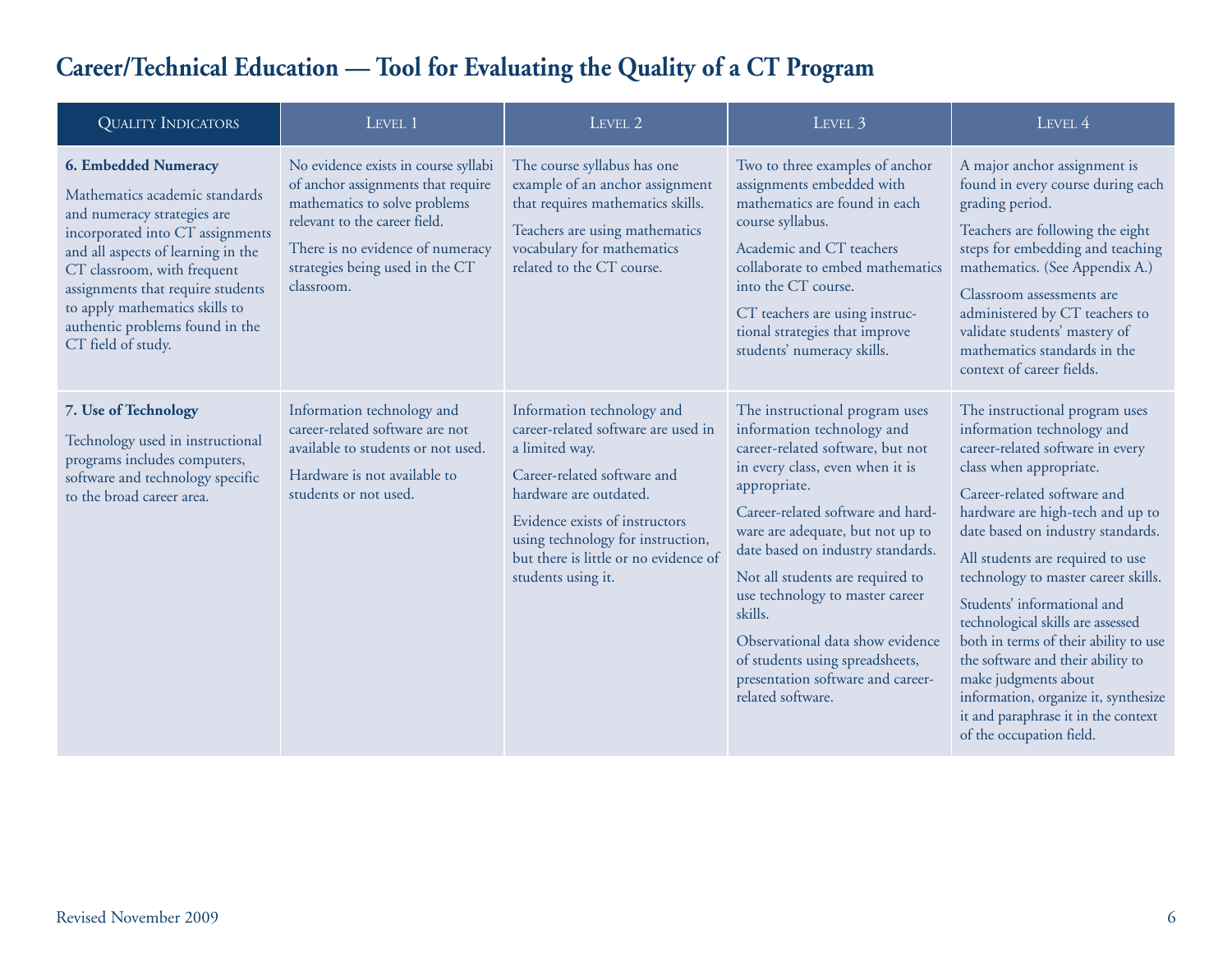| <b>QUALITY INDICATORS</b>                                                                                                                                                                                                                                                                                                                                                                                                                                                                                | LEVEL 1                                                                                                                                                                                                                                                                                                                                                                                       | LEVEL 2                                                                                                                                                                                                                                                                                                                                                                                                                                                                                                                                                                                                                                                                                                                                                                                                                                                                                                                                                                                                  | LEVEL 3                                                                                                                                                                                                                                                                                                                                                                                                                                                                                                                                                                                                                                                                                                                                                                                                                                                                                                                                                                                           | LEVEL 4                                                                                                                                                                                                                                                                                                                                                                                                                                                                                                                                                                                                                                                                                                                                                                                                                              |
|----------------------------------------------------------------------------------------------------------------------------------------------------------------------------------------------------------------------------------------------------------------------------------------------------------------------------------------------------------------------------------------------------------------------------------------------------------------------------------------------------------|-----------------------------------------------------------------------------------------------------------------------------------------------------------------------------------------------------------------------------------------------------------------------------------------------------------------------------------------------------------------------------------------------|----------------------------------------------------------------------------------------------------------------------------------------------------------------------------------------------------------------------------------------------------------------------------------------------------------------------------------------------------------------------------------------------------------------------------------------------------------------------------------------------------------------------------------------------------------------------------------------------------------------------------------------------------------------------------------------------------------------------------------------------------------------------------------------------------------------------------------------------------------------------------------------------------------------------------------------------------------------------------------------------------------|---------------------------------------------------------------------------------------------------------------------------------------------------------------------------------------------------------------------------------------------------------------------------------------------------------------------------------------------------------------------------------------------------------------------------------------------------------------------------------------------------------------------------------------------------------------------------------------------------------------------------------------------------------------------------------------------------------------------------------------------------------------------------------------------------------------------------------------------------------------------------------------------------------------------------------------------------------------------------------------------------|--------------------------------------------------------------------------------------------------------------------------------------------------------------------------------------------------------------------------------------------------------------------------------------------------------------------------------------------------------------------------------------------------------------------------------------------------------------------------------------------------------------------------------------------------------------------------------------------------------------------------------------------------------------------------------------------------------------------------------------------------------------------------------------------------------------------------------------|
| 8. Professional Development<br>CT teachers must be prepared to<br>develop and deliver curriculum<br>and instruction reflecting the<br>needs of the modern workplace<br>and leading to academic and CT<br>success for all students.<br>Professional development helps<br>teachers gain new skills and<br>update old skills in:<br>academic and technical<br>content.<br>classroom management.<br>pedagogy.<br>classroom assessment.<br>project-based learning.<br>embedding academics into<br>CT content. | There is little or no evidence of<br>professional development to<br>strengthen CT teachers' content<br>knowledge and pedagogical skills.<br>Professional development<br>provided has no connection to<br>key practices proven to engage<br>students and improve academic<br>achievement.<br>Professional development<br>provided has no connection to the<br>identified needs of the program. | Professional development is<br>planned with little, if any, input<br>from CT leaders and teachers.<br>CT teachers in this program have<br>received professional development<br>on key practices to engage<br>students:<br>Adapt teaching to different<br>learning styles.<br>Teach through cooperative<br>learning strategies.<br>Use student-centered<br>٠<br>instruction to motivate and<br>deepen student learning.<br>Help students make<br>connections between the<br>classroom and the real world.<br>There is no evidence that CT<br>teachers in this program<br>collaborate with academic<br>teachers in the school or district.<br>There is no evidence that new CT<br>teachers have completed an initial<br>induction program, work with<br>master teachers or a mentor.<br>CT teachers in this program have<br>had little, if any, opportunity to<br>update their content knowledge<br>and skills.<br>There is evidence that teachers are<br>using these key practices to<br>engage students. | CT leaders and teachers use data<br>to identify gaps and target<br>professional development to<br>eliminate gaps.<br>CT teachers have received<br>professional development on key<br>practices listed in Level 2 and on<br>further practices:<br>Embed literacy skills into<br>technical content.<br>Embed high-level mathe-<br>٠<br>matics into technical content.<br>Use project-based learning to<br>deepen understanding.<br>Align classroom assessments<br>٠<br>to challenging academic and<br>technical standards.<br>There is evidence that CT teachers<br>work with academic teachers to<br>embed literacy and numeracy into<br>the technical content.<br>New CT teachers entering<br>program via an alternative route<br>have completed an initial<br>induction program but do not<br>work with a master teacher or<br>mentor.<br>CT teachers are provided<br>opportunities to update their<br>technical knowledge and skills<br>through workshops, formal<br>classes, externships, etc. | Professional development is<br>focused on both school and CT<br>program needs, and evidence<br>suggests a positive impact on<br>student learning.<br>CT teachers receive continuing<br>professional development with<br>coaching to become proficient in<br>key practices identified in Levels<br>2 and 3.<br>There is evidence that CT<br>teachers participate in a larger<br>professional learning community.<br>All new CT teachers in the<br>program complete an initial<br>induction program and a formal<br>mentoring program.<br>All CT teachers in the program<br>complete some type of training at<br>least every two years to update<br>their content knowledge and<br>skills.<br>There is evidence that nearly all of<br>the key practices in Levels 2 and 3<br>are incorporated into unit<br>planning and daily lessons. |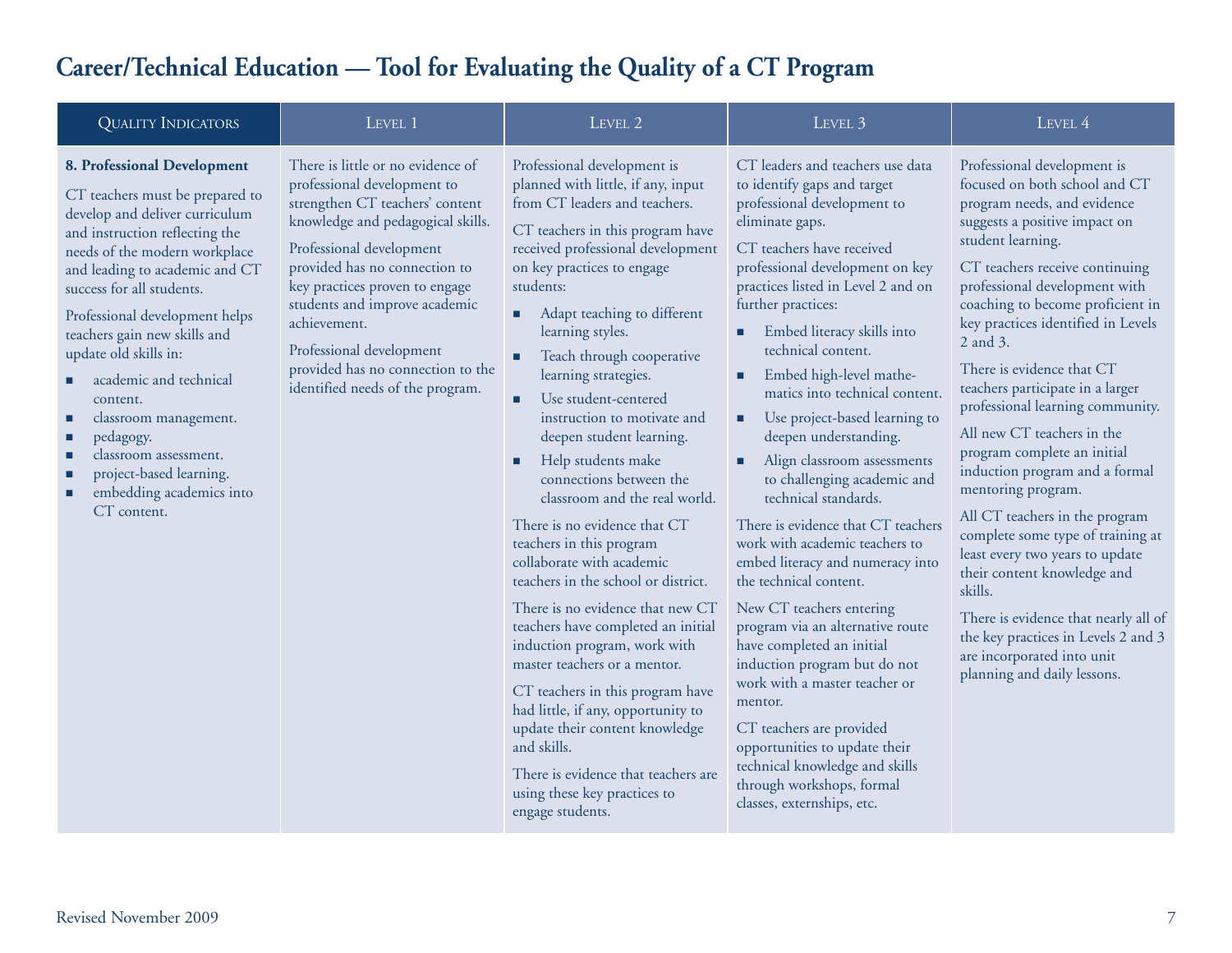| <b>QUALITY INDICATORS</b>                                                                                                                                                                                                                                                                                                                           | LEVEL 1                                                                                                                                                                                                                                    | LEVEL 2                                                                                                                                                                                                                                                                                                                                  | LEVEL 3                                                                                                                                                                                                                                                                                                                                                                                                                                                                                                                                                                                                                                                    | LEVEL 4                                                                                                                                                                                                                                                                                                                                                                                                                                                                                                                                                                                                                                                                                                                                                                             |
|-----------------------------------------------------------------------------------------------------------------------------------------------------------------------------------------------------------------------------------------------------------------------------------------------------------------------------------------------------|--------------------------------------------------------------------------------------------------------------------------------------------------------------------------------------------------------------------------------------------|------------------------------------------------------------------------------------------------------------------------------------------------------------------------------------------------------------------------------------------------------------------------------------------------------------------------------------------|------------------------------------------------------------------------------------------------------------------------------------------------------------------------------------------------------------------------------------------------------------------------------------------------------------------------------------------------------------------------------------------------------------------------------------------------------------------------------------------------------------------------------------------------------------------------------------------------------------------------------------------------------------|-------------------------------------------------------------------------------------------------------------------------------------------------------------------------------------------------------------------------------------------------------------------------------------------------------------------------------------------------------------------------------------------------------------------------------------------------------------------------------------------------------------------------------------------------------------------------------------------------------------------------------------------------------------------------------------------------------------------------------------------------------------------------------------|
| 9. Guidance and Advisement<br>Guidance and advisement systems<br>provide CT students with<br>opportunities to explore career<br>and educational options,<br>including preparing a plan of<br>study, being connected with a<br>caring adult and attending extra-<br>help sessions. The systems provide<br>opportunities for parental<br>involvement. | There is no evidence of students<br>having opportunities to explore<br>career and educational options.<br>Students do not complete a<br>career-interest inventory.<br>Students do not prepare a plan of<br>study upon entering grade nine. | Students prepare a four-year plan<br>of study with assistance from<br>advisers but with no parental<br>input.<br>The plan of study is focused only<br>on the high school years and does<br>not link to postsecondary<br>education options.<br>Students are not made aware of<br>dual credit opportunities to<br>expand their CT studies. | Students complete a career-<br>interest inventory no later than<br>grade nine.<br>Students set career goals and<br>prepare a six-year plan of study<br>linked to postsecondary education<br>options to achieve those goals.<br>Students are made aware of dual<br>credit opportunities by the 11th<br>or 12th grade.<br>Students are aware of the<br>requirements for various career<br>options and the effort needed to<br>meet those requirements.<br>Students and parents meet with<br>the adviser at least annually to<br>review progress made toward<br>completing the plan and, if<br>needed, adjust the plan to reflect<br>changes in career goals. | An effective teacher-adviser<br>system is in place, and CT<br>teachers serve as teacher-advisers.<br>Students are assigned to an adult<br>mentor who works with them<br>through all four years of high<br>school to help them stay of track.<br>Students are encouraged to enroll<br>in dual credit courses relevant to<br>the CT program.<br>At-risk students are identified<br>upon entering grade nine and<br>provided intervention and<br>support to meet grade-level<br>standards.<br>The school provides information<br>and assistance to parents on topics<br>such as college entrance require-<br>ments and financial aid.<br>The high school collaborates with<br>feeder middle grades schools to<br>make students and parents aware<br>of career and educational options. |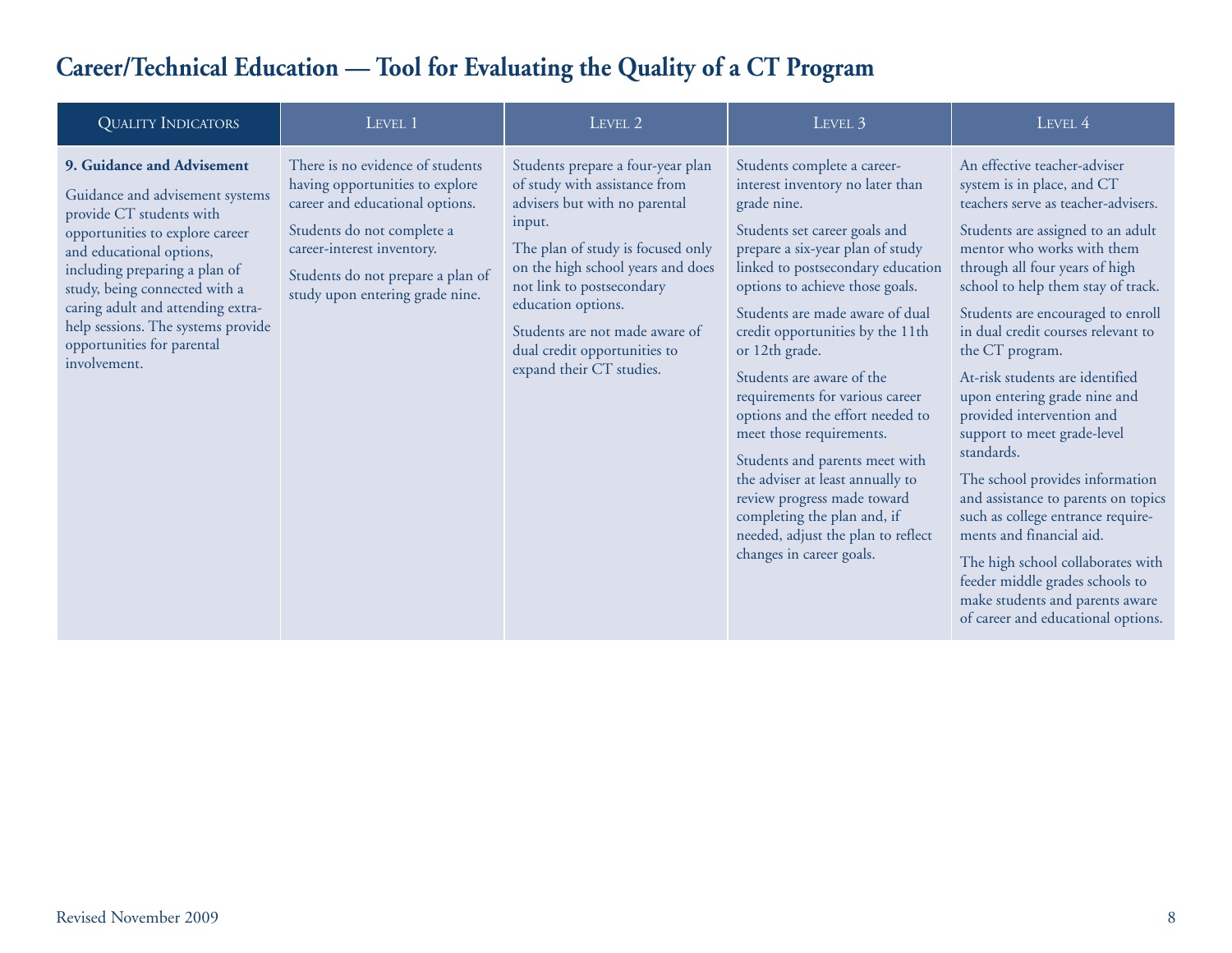| <b>QUALITY INDICATORS</b>                                                                                                                                                                                                                        | LEVEL 1                                                                                                                         | LEVEL 2                                                                                                                                                            | LEVEL 3                                                                                                                                                                                                                                                                                                                                                                                                                                              | LEVEL 4                                                                                                                                                                                                                                                                                                                                                                                                                                                                                                                                                                                                                                                                              |
|--------------------------------------------------------------------------------------------------------------------------------------------------------------------------------------------------------------------------------------------------|---------------------------------------------------------------------------------------------------------------------------------|--------------------------------------------------------------------------------------------------------------------------------------------------------------------|------------------------------------------------------------------------------------------------------------------------------------------------------------------------------------------------------------------------------------------------------------------------------------------------------------------------------------------------------------------------------------------------------------------------------------------------------|--------------------------------------------------------------------------------------------------------------------------------------------------------------------------------------------------------------------------------------------------------------------------------------------------------------------------------------------------------------------------------------------------------------------------------------------------------------------------------------------------------------------------------------------------------------------------------------------------------------------------------------------------------------------------------------|
| 10. Parental Involvement<br>Parental involvement includes<br>being a part of the decision-<br>making process in helping<br>students choose a CT program of<br>study and supporting students in<br>ways that help them succeed in<br>the program. | Parents have little or no involve-<br>ment in the CT program and<br>were not involved in their<br>student choosing the program. | Parents are involved in a limited<br>way through student/parent/<br>teacher meetings and annual open<br>houses in the CT lab each year to<br>look at student work. | Parents meet with the student, a<br>CT teacher and a guidance<br>counselor prior to student<br>enrollment in the program to<br>understand the program's<br>expectations.<br>Parents and their students meet at<br>least annually with the CT teacher<br>and guidance counselor to map<br>out a plan, review progress made<br>and revise the plan if needed.<br>A parent satisfaction survey is<br>conducted but not used for<br>program improvement. | Parents are highly involved in the<br>CT program. They participate in<br>planning their student's complete<br>program of study and approve the<br>sequences of academic and CT<br>courses that prepare the student<br>for the transition to postsecondary<br>education. They endorse their<br>student's program of study and<br>goals and monitor progress made<br>toward completing the program<br>and reaching goals.<br>Parents communicate frequently<br>with the school, actively support<br>learning at home, volunteer and<br>collaborate with community<br>groups in support of the program.<br>CT leaders use parent satisfaction<br>survey data to improve the<br>program. |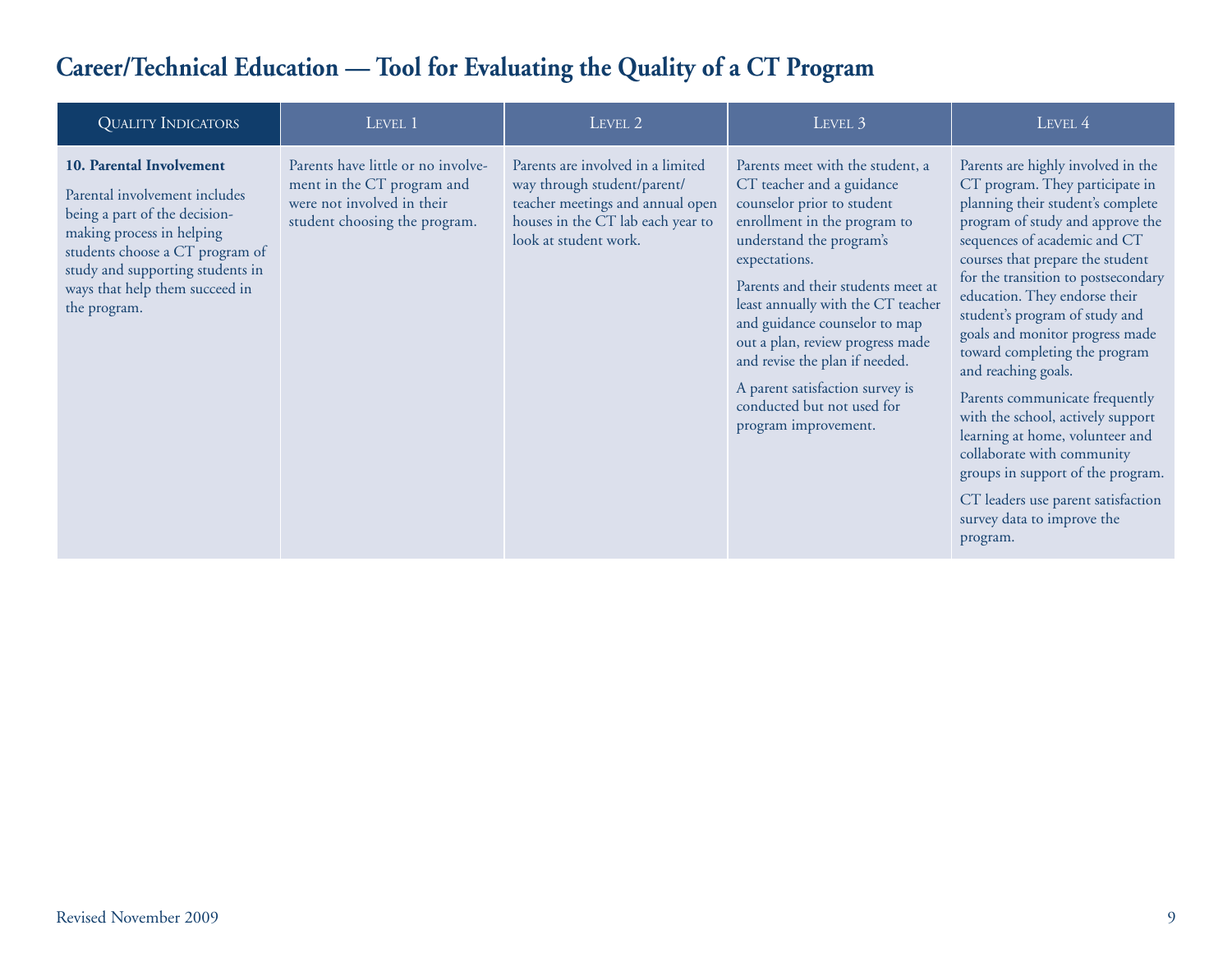| <b>QUALITY INDICATORS</b>                                                                                                                                                                                                                                                                                                                                                                                                                                                                                                                                                                                                                                                                                                                                                       | LEVEL 1                                                                                                                    | LEVEL 2                                                                                                                                                                                                                                                                                                                                                                                                                                                                                                                                                                                                                                                                                                                                                      | LEVEL 3                                                                                                                                                                                                                                                                                                                                                                                                                                                                                                                                                                                                                                                                                                                                                                                                                                                                                                                                                                                                                                                                                                                 | LEVEL 4                                                                                                                                                                                                                                                                                                                                                                                                                                                                                                                                                                                                                                                                                                                                                                                                                                                                                                                   |
|---------------------------------------------------------------------------------------------------------------------------------------------------------------------------------------------------------------------------------------------------------------------------------------------------------------------------------------------------------------------------------------------------------------------------------------------------------------------------------------------------------------------------------------------------------------------------------------------------------------------------------------------------------------------------------------------------------------------------------------------------------------------------------|----------------------------------------------------------------------------------------------------------------------------|--------------------------------------------------------------------------------------------------------------------------------------------------------------------------------------------------------------------------------------------------------------------------------------------------------------------------------------------------------------------------------------------------------------------------------------------------------------------------------------------------------------------------------------------------------------------------------------------------------------------------------------------------------------------------------------------------------------------------------------------------------------|-------------------------------------------------------------------------------------------------------------------------------------------------------------------------------------------------------------------------------------------------------------------------------------------------------------------------------------------------------------------------------------------------------------------------------------------------------------------------------------------------------------------------------------------------------------------------------------------------------------------------------------------------------------------------------------------------------------------------------------------------------------------------------------------------------------------------------------------------------------------------------------------------------------------------------------------------------------------------------------------------------------------------------------------------------------------------------------------------------------------------|---------------------------------------------------------------------------------------------------------------------------------------------------------------------------------------------------------------------------------------------------------------------------------------------------------------------------------------------------------------------------------------------------------------------------------------------------------------------------------------------------------------------------------------------------------------------------------------------------------------------------------------------------------------------------------------------------------------------------------------------------------------------------------------------------------------------------------------------------------------------------------------------------------------------------|
| 11. Articulation and Dual<br><b>Enrollment Agreements</b><br>between Secondary and<br><b>Postsecondary Institutions</b><br>Articulation matches course work<br>between secondary and<br>postsecondary education to<br>reduce redundancy, and dual<br>enrollment adds depth to the CT<br>program.<br>The agreement creates local,<br>regional or statewide partnerships<br>between the school district/high<br>school and a technical college,<br>two-year college or four-year<br>college.<br>The agreement establishes policies<br>and procedures for academic and<br>technical content alignment,<br>student eligibility for dual credit<br>courses, criteria for awarding<br>postsecondary credit for dual<br>credit courses, criteria for dual-<br>credit instructors, etc. | No articulation agreement exists<br>for this CT program.<br>No dual enrollment policy is in<br>effect for this CT program. | This CT program is supported by<br>an articulation/agency agreement<br>with the nearby technical or two-<br>year college.<br>Eligibility criteria for enrollment<br>in dual credit CT courses address<br>the required technical skills but<br>not college placement standards<br>for reading, writing and<br>mathematics.<br>No criteria are established for<br>awarding postsecondary credit.<br>There is no evidence that<br>articulation/dual enrollment<br>agreements establish the same<br>requirements for faculty, course<br>syllabi and end-of-course exams,<br>whether taught to high school or<br>college students.<br>There is no evidence that<br>articulation/dual enrollment<br>agreements are reviewed at least<br>every three to four years. | This CT program is supported by<br>articulation/agency agreements<br>with postsecondary institutions<br>within the region.<br>Eligibility criteria for enrollment<br>in dual credit CT courses address<br>the required technical skills and<br>college placement standards in<br>reading, writing and mathematics<br>required for this CT program, but<br>they may differ from the college-<br>placement standards for academic<br>dual credit courses.<br>Criteria are established for<br>awarding postsecondary credit,<br>but credit earned is placed in<br>escrow, rather than being<br>immediately added to the high<br>school and postsecondary<br>transcripts.<br>Articulation/dual enrollment<br>agreements have established the<br>same requirements for faculty<br>teaching dual credit courses,<br>whether to high school or college<br>students. There is no evidence of<br>common course syllabi and end-<br>of-course exams for dual credit<br>courses, whether taught at the<br>high school or college.<br>Articulation/dual enrollment<br>agreements are reviewed at least<br>every two to three years. | This CT program is supported by<br>articulation/agency agreements<br>with multiple postsecondary<br>institutions statewide. Agreements<br>are viewed as essential in creating<br>maximum educational<br>opportunities.<br>Eligibility criteria for enrollment<br>in dual credit CT courses address<br>the required technical skills and<br>set the same college placement<br>standards in reading, writing and<br>mathematics for CT and<br>academic dual credit courses.<br>Criteria are established for<br>awarding postsecondary credit<br>and credit earned is immediately<br>added to the high school and<br>postsecondary transcripts.<br>Articulation/dual enrollment<br>agreements have established the<br>same requirements for faculty,<br>course syllabi and end-of-course<br>exams whether taught to high<br>school or college students.<br>Articulation/dual enrollment<br>agreements are reviewed annually. |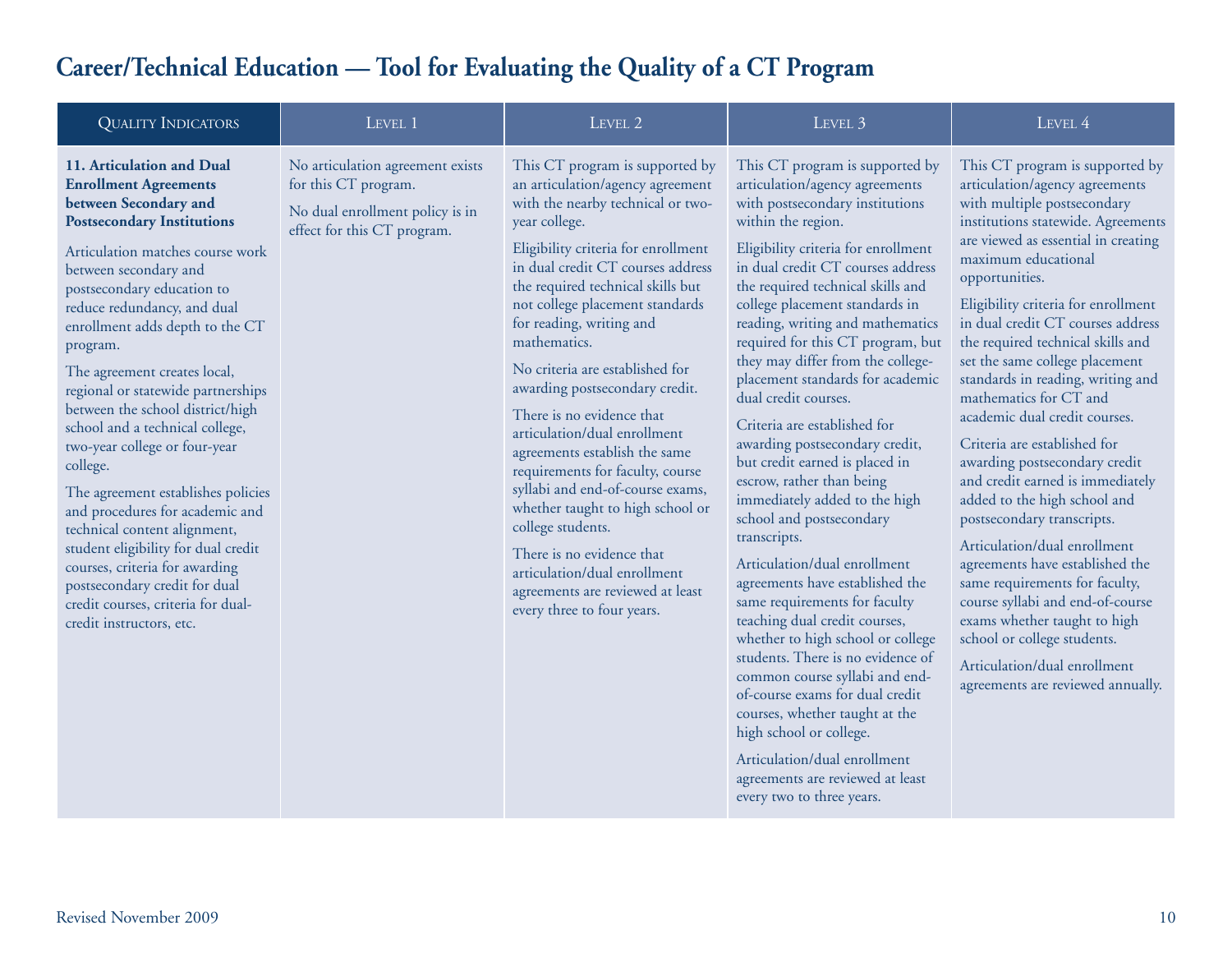| <b>QUALITY INDICATORS</b>                                                                                                                                                                                                                                                                                  | LEVEL 1                                                                            | LEVEL 2                                                                                                                                                                                                                                                                                                                                                     | LEVEL 3                                                                                                                                                                                                                                                                                                                                                                                                                                                                                                              | LEVEL 4                                                                                                                                                                                                                                                                                                                                                                                                                                                                                                                                  |
|------------------------------------------------------------------------------------------------------------------------------------------------------------------------------------------------------------------------------------------------------------------------------------------------------------|------------------------------------------------------------------------------------|-------------------------------------------------------------------------------------------------------------------------------------------------------------------------------------------------------------------------------------------------------------------------------------------------------------------------------------------------------------|----------------------------------------------------------------------------------------------------------------------------------------------------------------------------------------------------------------------------------------------------------------------------------------------------------------------------------------------------------------------------------------------------------------------------------------------------------------------------------------------------------------------|------------------------------------------------------------------------------------------------------------------------------------------------------------------------------------------------------------------------------------------------------------------------------------------------------------------------------------------------------------------------------------------------------------------------------------------------------------------------------------------------------------------------------------------|
| 12. Advisory Committee<br>An advisory committee represents<br>all stakeholders in the CT<br>program and provides input for<br>the program's continuous<br>improvement.                                                                                                                                     | No advisory committee is<br>established, or the committee<br>exists only on paper. | An advisory committee is<br>established representing a limited<br>number of stakeholders and<br>employers.<br>The committee meets at least<br>once a year, but has minimal<br>influence on issues affecting the<br>program of study.<br>The committee hears reports and<br>gives limited input, but does not<br>make recommendations for<br>future actions. | The advisory committee meets at<br>least twice a year and represents<br>most stakeholders, including<br>business/industry, secondary and<br>postsecondary leaders, teachers,<br>parents and students.<br>Meetings have an established<br>agenda, attendance is taken and<br>minutes are recorded.<br>The committee hears progress<br>reports and makes<br>recommendations.                                                                                                                                           | The advisory committee -<br>balanced with a variety of<br>stakeholders and persons who can<br>influence policy decisions -<br>meets at least quarterly to<br>consider actions requiring input<br>from stakeholders and employers.<br>The committee hears progress<br>reports, makes recommendations<br>and receives feedback on actions<br>taken.<br>The advisory committee takes<br>ownership of the program; works<br>with school and district<br>leadership to ensure program<br>quality; and raises funds to<br>support the program. |
| 13. Marketing, Public Relations<br>and Community Outreach<br>School and CT leaders market the<br>program to students and the<br>school community to ensure all<br>stakeholders are familiar with the<br>program and its curriculum and<br>understand how it links to further<br>study and workforce needs. | There is little evidence of program<br>marketing.                                  | Passive, limited marketing<br>activities reflect the value of the<br>program.<br>The program is described in the<br>school's printed literature and on<br>its Web site.<br>Counselors/teachers have limited<br>knowledge of the program or<br>opportunities for students who<br>complete the program.                                                       | The value of the program is<br>reflected in active marketing<br>efforts that reach students,<br>parents and the community.<br>Students and parents participate<br>in career nights and<br>informational events to showcase<br>program and build interest in it.<br>Program information is<br>distributed to students as early as<br>the eighth grade.<br>Teachers/counselors know about<br>the program, its course require-<br>ments, the level of academic and<br>technical knowledge needed and<br>career options. | The program is aggressively<br>marketed to all students, parents<br>and community stakeholders.<br>The marketing effort reflects the<br>program's value and alignment to<br>workplace standards and labor<br>market needs.<br>Teachers and counselors are<br>knowledgeable about the<br>program, its course requirements,<br>the level of academic and<br>technical knowledge needed and<br>career options. They encourage<br>students to consider the program.<br>The program encourages local<br>media to cover program events.        |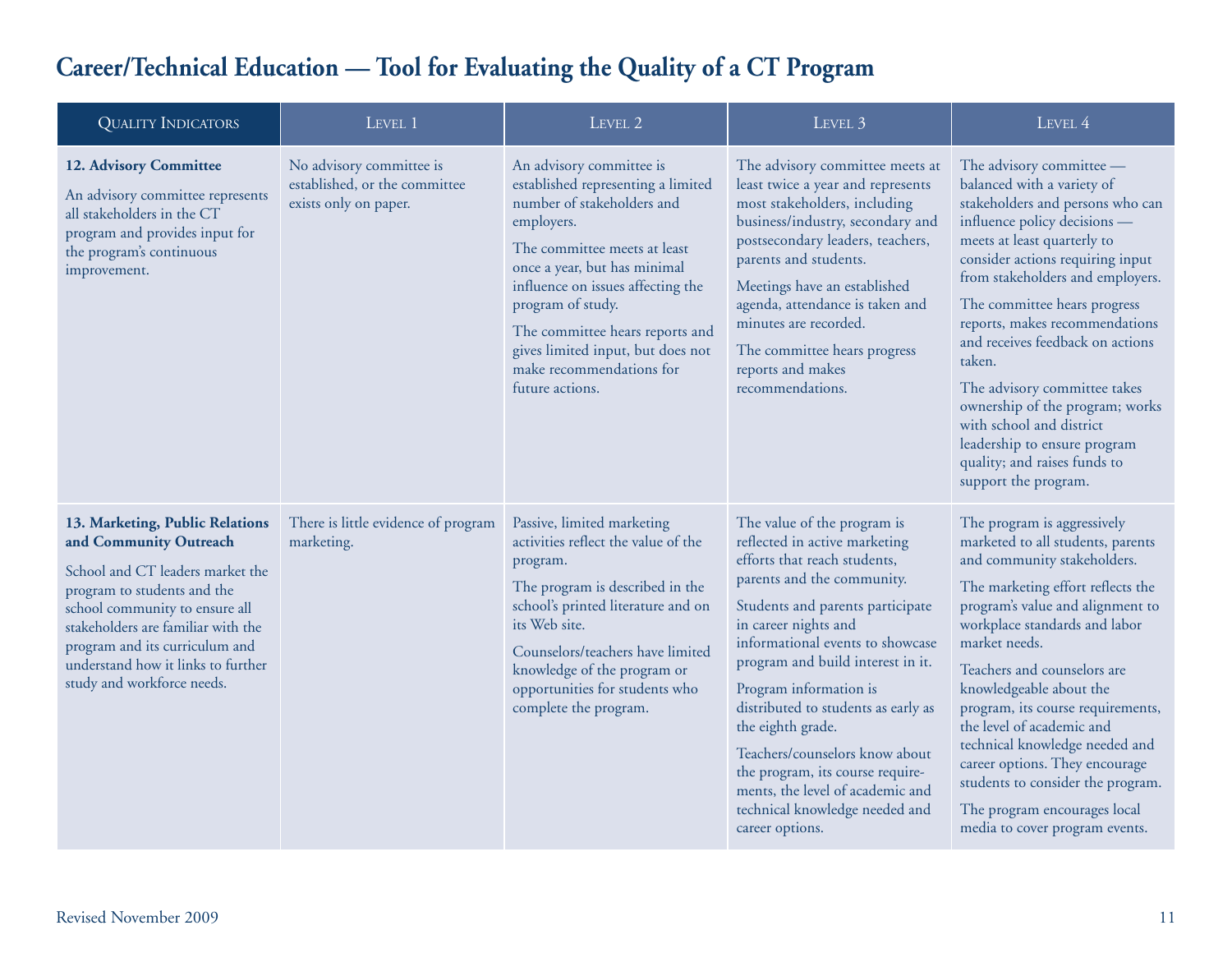| <b>QUALITY INDICATORS</b>                                                                                                                                                                                                                                  | LEVEL 1                                                                                                                                                                                                                                                                                                                                             | LEVEL 2                                                                                                                                                                                                                                                                                                                        | LEVEL 3                                                                                                                                                                                                                                                                                                                        | LEVEL 4                                                                                                                                                                                                                                                                                                                                               |
|------------------------------------------------------------------------------------------------------------------------------------------------------------------------------------------------------------------------------------------------------------|-----------------------------------------------------------------------------------------------------------------------------------------------------------------------------------------------------------------------------------------------------------------------------------------------------------------------------------------------------|--------------------------------------------------------------------------------------------------------------------------------------------------------------------------------------------------------------------------------------------------------------------------------------------------------------------------------|--------------------------------------------------------------------------------------------------------------------------------------------------------------------------------------------------------------------------------------------------------------------------------------------------------------------------------|-------------------------------------------------------------------------------------------------------------------------------------------------------------------------------------------------------------------------------------------------------------------------------------------------------------------------------------------------------|
| 14. Enrollment<br>Enrollment in program is a<br>function of students' interests,<br>advisers' direction, and local labor<br>market needs.                                                                                                                  | Enrollment is less than 60% of<br>program capacity as defined by<br>the school for a three-year period.<br>There is no plan for growing<br>enrollment to program capacity.<br>At least three-fourths of the<br>students enrolled in the program<br>were placed in the program rather<br>than choosing the program due to<br>their career interests. | Enrollment is 60-74% of program<br>capacity as defined by the school<br>for a three-year period.<br>There is a plan for growing<br>enrollment to program capacity.<br>More than half of the students<br>enrolled in the program were<br>placed in the program rather than<br>choosing it due to their career<br>interests.     | Enrollment is 75-94% of<br>program capacity as defined by<br>the school for a three-year period.<br>There is a plan for growing<br>enrollment to program capacity.<br>More than half of the students<br>enrolled in the program chose it<br>due to their career interests and<br>planning.                                     | Enrollment is 95-100% of<br>program capacity as defined by<br>the school for a three-year period.<br>There is a plan for how to reach<br>program capacity, and current<br>enrollment has met or exceeded<br>the plan.<br>At least three-fourths of the<br>students enrolled in the program<br>chose it due to their career<br>interests and planning. |
| 15. Retention and Completion<br>Retention measures the staying<br>power of a program in attracting<br>and keeping students.<br>Completion indicates the<br>percentage of students successfully<br>complete all requirements<br>prescribed for the program. | Retention: Less than 60% of<br>students entering this CT program<br>continue past the foundation<br>course for the three-year period.<br>Completion: The percentage of<br>program completers as defined by<br>the school is less than 60% for a<br>three-year period.                                                                               | Retention: 60-74% of students<br>entering program continue past<br>the foundation course for the<br>three-year period.<br>Completion: The percentage of<br>program completers as defined by<br>school is 60-74% for a three-year<br>period.                                                                                    | 75-94% of students entering<br>program continue past the<br>foundation course for the three-<br>year period.<br>The percentage of program<br>completers as defined by the<br>school is 75-94% for a three-year<br>period.                                                                                                      | 95-100% of students entering<br>program continue past the<br>foundation course for the three-<br>year period.<br>The percentage of program<br>completers as defined by the<br>school is 95-100% for a three-<br>year period.                                                                                                                          |
| <b>16. Post Program Positive</b><br>Placement<br>Program completers who take a<br>job in the program area or who<br>continue postsecondary training<br>in the program area have positive<br>placement.                                                     | Less than 50% of graduates from<br>the program are working in the<br>career field or related field,<br>operating entrepreneurial<br>businesses, completing a formal<br>apprenticeship in the career field,<br>enrolled in postsecondary<br>education in the career field, or<br>serving in the military one year<br>after graduation.               | 50-69% of graduates from the<br>program are working in the career<br>field or related field, operating<br>entrepreneurial businesses,<br>completing a formal<br>apprenticeship in the career field,<br>enrolled in postsecondary<br>education in the career field, or<br>serving in the military one year<br>after graduation. | 70-89% of graduates from the<br>program are working in the career<br>field or related field, operating<br>entrepreneurial businesses,<br>completing a formal<br>apprenticeship in the career field,<br>enrolled in postsecondary<br>education in the career field, or<br>serving in the military one year<br>after graduation. | 90% of graduates from the<br>program are working in the career<br>field or related field, operating<br>entrepreneurial businesses,<br>completing a formal<br>apprenticeship in the career field,<br>enrolled in postsecondary<br>education in the career field, or<br>serving in the military one year<br>after graduation.                           |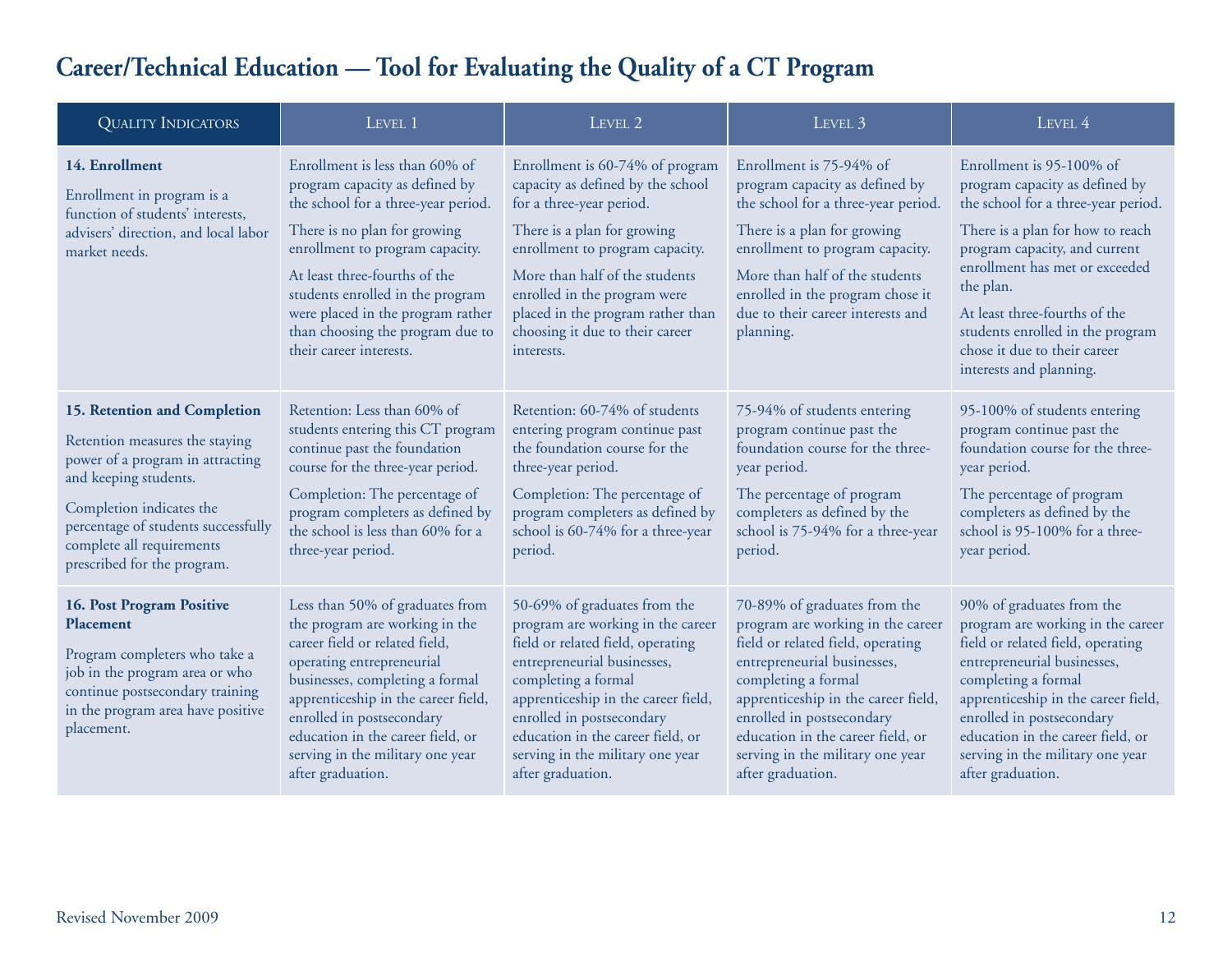| <b>QUALITY INDICATORS</b>                                                                                                                                                                                                                                                                                                                      | LEVEL 1                                                                                                                                                                                                                                                                                                                                                | LEVEL 2                                                                                                                                                                                                                                                                                                                       | LEVEL 3                                                                                                                                                                                                                                                                                                                       | LEVEL 4                                                                                                                                                                                                                                                                                                                                                                                      |
|------------------------------------------------------------------------------------------------------------------------------------------------------------------------------------------------------------------------------------------------------------------------------------------------------------------------------------------------|--------------------------------------------------------------------------------------------------------------------------------------------------------------------------------------------------------------------------------------------------------------------------------------------------------------------------------------------------------|-------------------------------------------------------------------------------------------------------------------------------------------------------------------------------------------------------------------------------------------------------------------------------------------------------------------------------|-------------------------------------------------------------------------------------------------------------------------------------------------------------------------------------------------------------------------------------------------------------------------------------------------------------------------------|----------------------------------------------------------------------------------------------------------------------------------------------------------------------------------------------------------------------------------------------------------------------------------------------------------------------------------------------------------------------------------------------|
| 17. State Assessment, HSTW<br><b>Assessment and College-</b><br><b>Readiness Assessment</b><br>Students in the CT program meet<br>benchmarks denoting mastery of<br>standards English/language arts<br>and mathematics.                                                                                                                        | Less than 25% of students<br>enrolled in the program meet<br>state standards by the end of the<br>three-year period.<br>Less than 25% meet<br>HSTW/TCTW college-readiness<br>standards at the end of the three-<br>year period.<br>Less than 25% meet placement<br>standards in English/language arts<br>and mathematics for<br>postsecondary studies. | 25-49% of students enrolled in<br>the program meet state standards<br>by the end of the three-year<br>period.<br>25-49% meet HSTW/TCTW<br>college-readiness standards at the<br>end of the three-year period.<br>25-49% meet placement<br>standards in English/language arts<br>and mathematics for<br>postsecondary studies. | 50-74% of students enrolled in<br>the program meet state standards<br>by the end of the three-year<br>period.<br>50-74% meet HSTW/TCTW<br>college-readiness standards at the<br>end of the three-year period.<br>50-74% meet placement<br>standards in English/language<br>arts and mathematics for<br>postsecondary studies. | 75-100% of students enrolled in<br>the program meet state standards<br>by the end of the three-year<br>period.<br>75-100% meet HSTW/TCTW<br>college-readiness standards at the<br>end of the three-year period.<br>75-100% meet placement<br>standards in English/language<br>arts and mathematics for<br>postsecondary studies.                                                             |
| 18. Industry Credentialing and<br><b>Technical Assessments</b><br>The CT program leads to industry<br>certification that has value in the<br>workplace. A certification exam<br>can serve as an end-of-program<br>exam and provides students the<br>opportunity to earn an industry<br>credential in addition to their high<br>school diploma. | The program does not pursue<br>available industry credentialing.<br>Less than 25% of students in the<br>program take a certification exam.<br>Pass rates on certification exams<br>are below 60%.                                                                                                                                                      | The program offers one industry<br>credential and encourages students<br>to take the certification exam.<br>25 to 49% of students in program<br>take a certification exam.<br>Pass rates on certification exams<br>are 60-74%.                                                                                                | Students are required to take an<br>industry certification exam.<br>Pass rates on certification exams<br>are 75-89%.                                                                                                                                                                                                          | The district and/or high school<br>provides funding for certification<br>exam fees, and all students are<br>required to take the exam.<br>Technical assessment is nationally<br>benchmarked and includes a<br>knowledge-based written<br>component.<br>Passing the technical assessment<br>leads to state licensure or<br>certification.<br>Pass rates on certification exams<br>exceed 90%. |